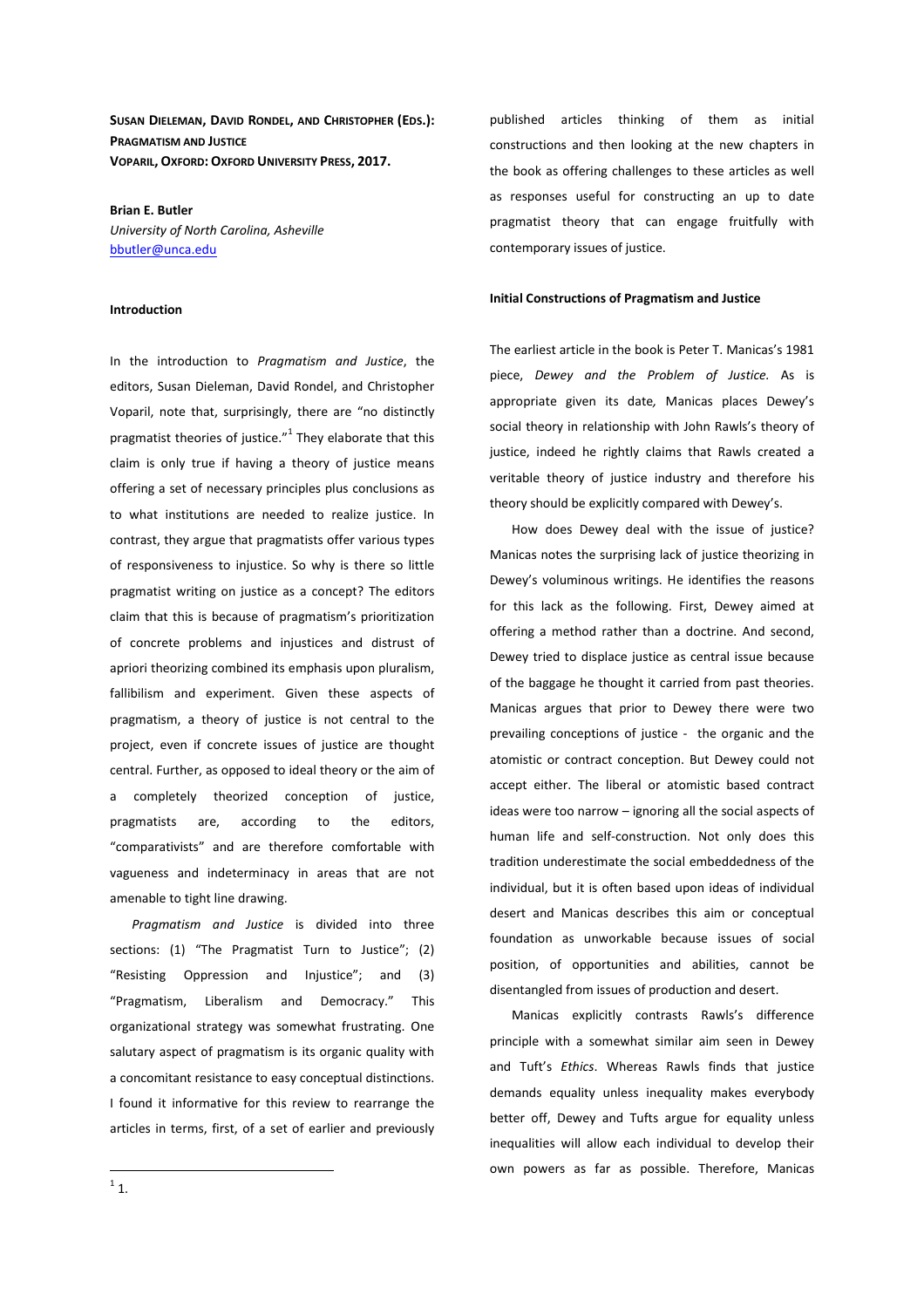argues that for Dewey the main target is distribution of wealth. For Rawls, on the other hand, income is the crucial factor. Further, for Dewey the aim is a working program responsive to issues of injustice, whereas for Rawls the aim is a foundational theory of justice. Indeed, because for Dewey method and a working program are the preoccupations, the content of justice seems to disappear. But for Manicas to see this as a problem is to make the mistake of thinking that theory aims at a complete concept of justice that then just gets applied to various issues whereas a working program gets investigated and developed through inquiry experiment. That is, it is to accept the Rawlsian project's presuppositions – presuppositions that Dewey and the pragmatists find wanting. Instead, the Deweyan working program is a social project that necessarily involves democratic and contextually rooted experience. Here the philosopher has no special expertise  $-$  is not in a position to bring special expert insight or conceptual closure. The only way to pursue justice is through the practice of pragmatic inquiry as a working program implemented democratically – through listening to testimony of concrete experiences.

Ruth Anna Putnam's article reinforces Manicas's analysis.<sup>2</sup> She notes that when pursuing justice, the project can be thought of either as one where you apply an a priori concept or, as William James characterized it, alternatively as a practice of responding to the cries of the wounded. Indeed, instead of a philosophical expertise, that latter conception requires that the disadvantaged, those experiencing the wound, press the situation. This process does not start from readymade content, such as an elaborated conception of justice, but rather starts from concrete experience that then requires symbolic formulation of the problem and construction of an end-in-view and then the further creation of a hypothesis as to solution. Indeed, even for the cries to be seen as a public problem requires construction. Common features must be developed so as

2 *Justice in Context.*

70

to demand public attention. Furthermore, the end-inview combined with a hypothetical solution functions to form a plan, a goal. But a successful solution to a specific problem often, in turn, becomes an obstacle to further ends because of new demands.

Putnam develops this pragmatist theory of justice in relationship to judging. She notes that traditionally formalism is thought more stable for judges to adopt as an interpretive strategy. But she implores us not to confuse practical certainty with purported theoretical certainty. Because pragmatism understands the judge has rooted training and practice in a professional and institutional context, she argues that real world stability is possible through pragmatist judging even in the face of new demands and challenges. Instead of a concept to be applied, the judge has a working set of tools to inform inquiry of even the most novel situation. Formalism, on the other hand, cannot handle the demands of the novel situation in any stable manner and will have to resort to ad hoc strategies. Putnam, that is, places the pragmatist judge in the context of a social practice of inquiry rather than in a realm of conceptual theory.

In the third earliest article in the book, Hilary Putnam develops what he labels Dewey's "epistemological justification of Democracy."<sup>3</sup> Putnam claims that Dewey argued successfully that democratic practice is a "precondition for the full application of *intelligence* to the solution of social problems."<sup>4</sup> That is, full human flourishing requires the use of scientific method which, in turn, requires democratic practices. Democracy is, according to Dewey, "simply the method of experimental inquiry combined with free and full discussion-which means, in the case of social problems, the maximum use of the capacities of citizens for proposing courses of action, for testing them, and for evaluating the results."<sup>5</sup>

As in the previous two chapters, to pursue solutions to social problems does not require overarching

<sup>3</sup> *Reconsidering Deweyan Democracy,* 249.

 $4$  249.

 $<sup>5</sup>$  254.</sup>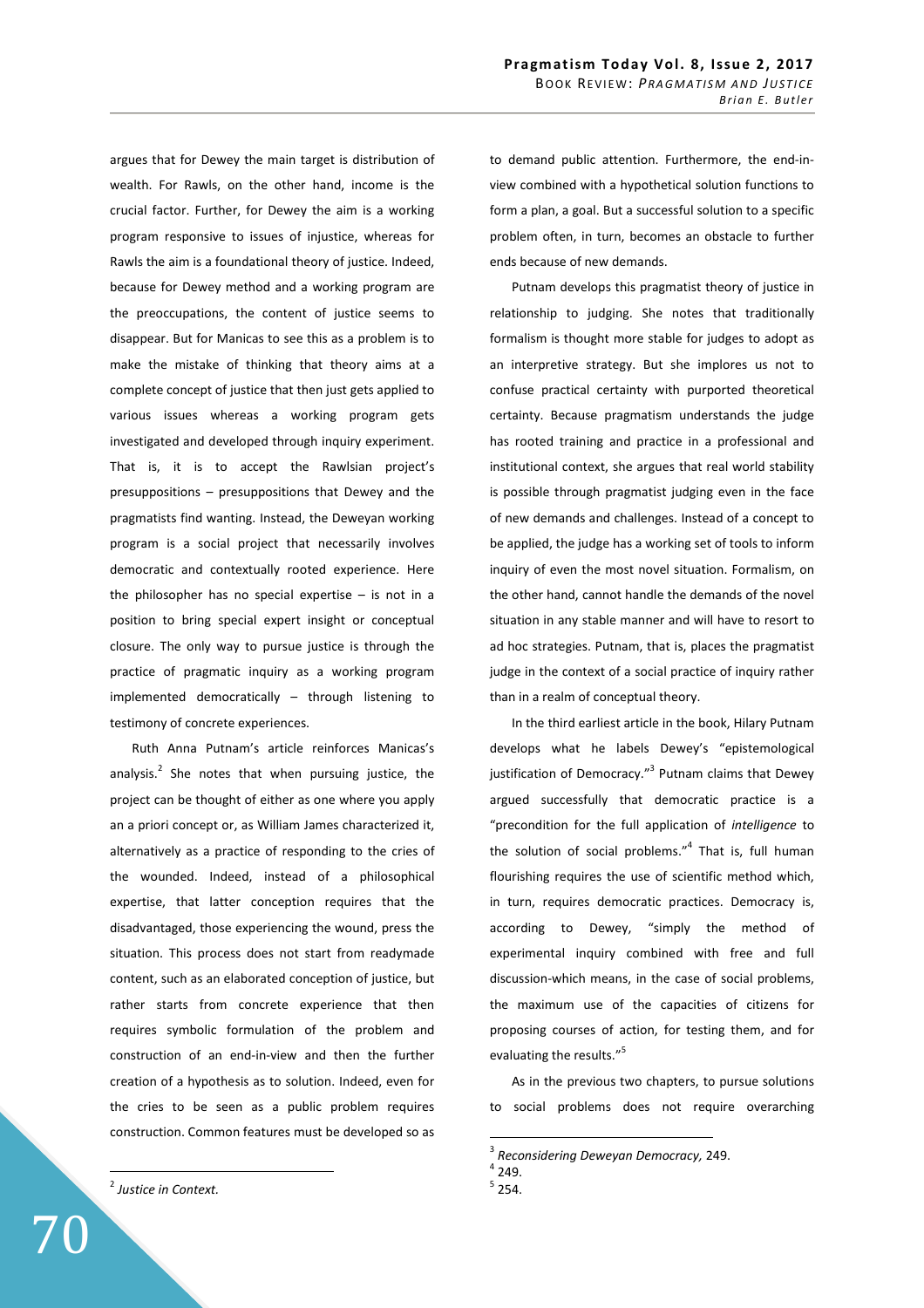theories, therefore, but rather requires an understanding of how to solve problems. Putnam notes that Dewey's theory is not that effective in acts of individuals where individuality is at stake, and that Dewey was too attached to a narrower idea of human goods than can be justified (here he turns to William James to develop a more pluralistic and open theory). He claims, nevertheless, that Dewey's theory of democracy is an excellent philosophy of democratic social practice. Indeed, because it requires experiment and open communication to be embodied, Putnam notes that it also requires oppressed and marginalized groups be given opportunity to develop their capacities. Therefore, though it is not a great theory for individual choices it is an effective theory for constructing and understanding quite thick requirements of social justice.

In this Putnam notes that Dewey had a clear awareness that democracy demands the social conditions necessary for ensuring democratic capabilities far beyond those characterized in theories offering "negative" or minimalist ideas of freedom. That is, full and developed capacities are a necessary precondition for democracy. Therefore, education is central to democratic aims. Indeed, Putnam concludes poignantly, "Education must be designed to produce men and women who are capable of learning on their own and of thinking critically. The extent to which we take the commitment to democracy seriously is measured by the extent to which we take the commitment to education seriously. In these days, saying these words fills me with shame for the state of democracy at the end of the twentieth century."<sup>6</sup> One can only wonder what he would think today as educational support has dwindled further from the time his article was written.

Interestingly, Richard Rorty's version of pragmatism seems to pretty much eliminate the very epistemic justification of democracy that Putnam deems central. In *Justice as a Larger Loyalty,* Rorty notes that it is standard to see a conflict between social loyalties and the demands of justice. He argues that it is better to see this as a matter of conflicting loyalties rather than choice between loyalty and justice. As an example of this he asks that if democratic government requires affluence, then what happens between nations if a choice between alleviating world poverty and protecting affluent democracy becomes necessary? Rorty argues that rather than a conflict between loyalty and justice this is just a question of competing loyalties. Under this description, justice might be described as just the loyalty to our largest group, that is, our broadest loyalty. In this sense justice is not a difference in kind with loyalty, just a broader perspective. Further, Rorty argues that all morality is thick, socially embedded, and determined by group membership. Dilemmas of loyalty are, therefore, actually choices between alternative selves, meanings, and groups. But as loyalties get more abstract and less concrete they also get broader. Therefore, descriptions such as "citizen of world" become very abstract, detail is lacking and therefore loyalties are more tenuous.

Rorty contrasts this analysis with Rawls's theory of justice which he sees as resting on a trans-cultural conception of what is reasonable. This Rorty describes as an attempt to identify reasonable people outside of ethnocentric stories. He argues that this view from outside of culture is not available. Indeed, just as loyalties are "thick" and culture-bound, so are conceptions of reason. Therefore, there is no questionbegging position from which to judge justice or reasonableness. Just as Rorty offers a description of justice as competing loyalties, he offers a redescription of rationality as inclusive conversation based upon offers rather than threats. Reason should be seen simply as "reaching agreement through persuasion."<sup>7</sup> Ultimately, he hopes that this brings about an attempt to bridge differences and enlarge loyalties through attempting to build a "community of trust" via the telling of instructive stories.

71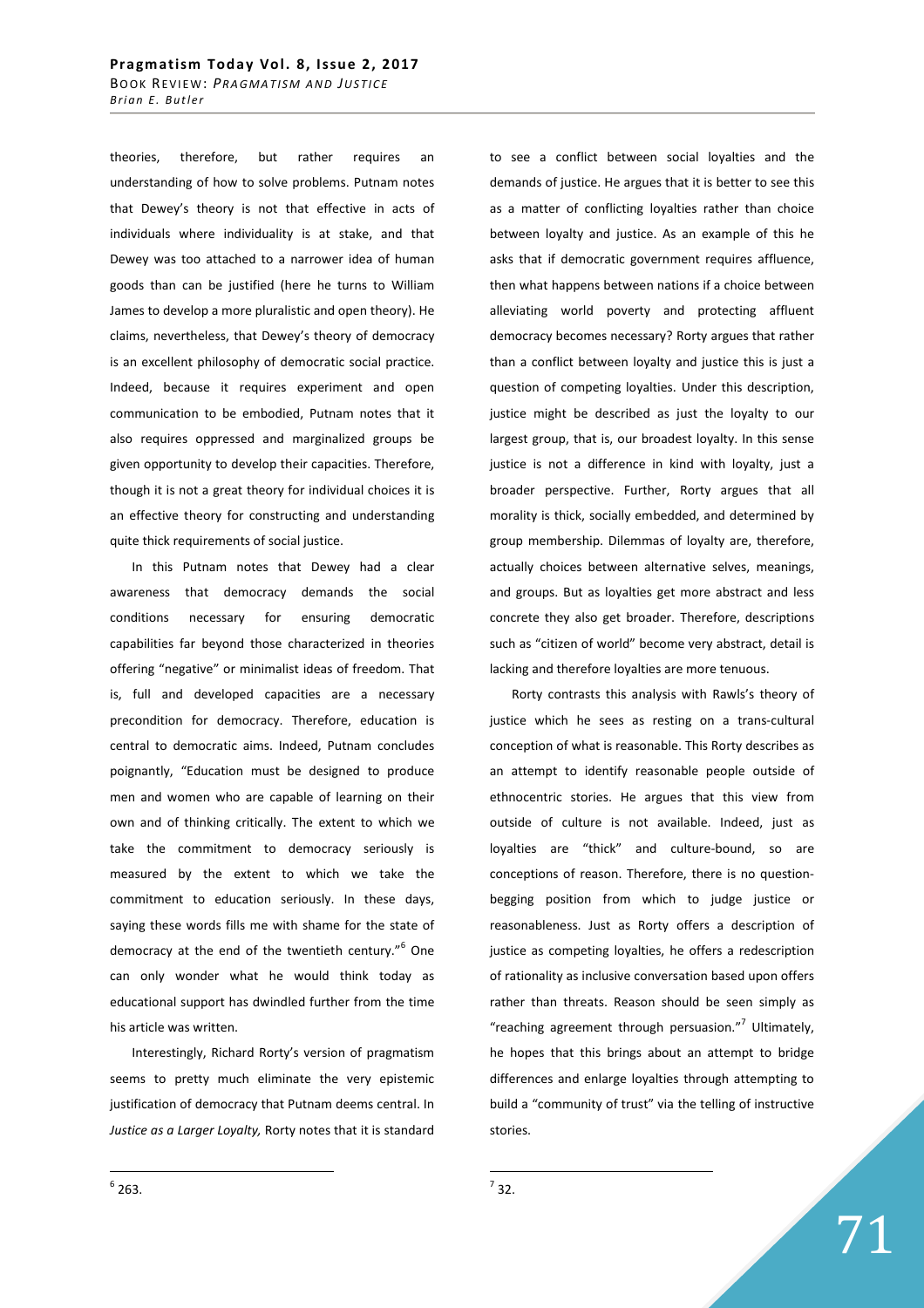Nancy Fraser builds upon another of Rorty's ideas in her article, *Abnormal Justice.* Drawing on Thomas Kuhn's work on paradigm shifts in science, Rorty famously argued that intramundane or normal discourse contrasted with non-normal discourse. Normal discourse was discourse where the understandings were standardized and mutually understood. Non-normal discourse was discourse that could not assume mutually understood assumptions.

Fraser extends this distinction to the discussion of justice. Normal justice discourse, therefore, rests upon mutually accepted assumptions. But this is problematic, she asserts, because such agreement very well might rest upon "suppression or marginalization of those who dissent from the reigning consensus."<sup>8</sup> Therefore, the traits of abnormal justice discourse must be investigated. Indeed, Fraser finds that the contemporary situation is one where most justice discourse is abnormal because most often there is no shared understanding of what justice claims should look like, who and what should get redressed, who should be included in the conversation and who should get consideration.

Fraser goes on to identify "three principle nodes" of abnormality in justice discourse. First, there often is no shared view of the what of justice is. Second agreement might not be available on "who" should be considered. Finally, a shared understanding of "how" is not always available. She notes that an earlier normalized justice debate was centered upon distributive issues, but this went along with an exclusion of the issues of recognition and representation. Because of this, it is important to be suspicious of normalizing assumptions. The positive side of non-normal justice debate is that it offers a more inclusive and expanding field of contestation.

But not all is positive. For Fraser the negative aspect is that non-normal contestation without a background of stable frameworks and institutional agencies cannot be effective. Therefore, Fraser thinks that non-normal justice debates need a common measure that

 $^8$  38.

"overarches them all."<sup>9</sup> To serve this overarching framework she proposes a "parity of participation" principle. All effected, that is, must participate as peers. This is described as a "multidimensional social ontology with normative monism."<sup>10</sup> In terms of who is considered she offers an "all-subjected" principle requiring that "all those who are subject to a given governance structure have moral standing as subjects in relation to it." $11$  This is to be interpreted broadly and includes nonstate agencies. Subjection is to be interpreted broadly as well. Further, it must be ensured that this overarching structure offers fair procedure and representative structure with the capacity to make binding decisions. On the other hand, this structure must have reflexive self-problematizing capacities and treat every closure as provisional therefore preserving the positive side of non-normal justice discourse. Of course, this seems to commit Fraser to an overarching normalized frame within with non-normal discourse must function, perhaps threatening the openness that noting the non-normal aspects of justice theorizing requires.

In the final reprinted paper, *Social Inequality, Power, and Politics: Intersectionality in Dialogue with American Pragmatism*, Patricia Hill Collins argues that pragmatism and intersectionality analysis have a lot to offer each other. Most basically, Collins argues that conceptions of freedom are less central to contemporary thought as compared to issues of inequality and power. She argues that earlier versions of pragmatism were not sufficiently engaged with power and inequality. More specifically, Pragmatists did not give enough attention to race, gender, class, sexuality, ethnicity, or nationality. This made the classical pragmatists unable to imagine concrete black lives or female human beings, and "As a result, social inequality, power, and politics were defined out of the *center* of American pragmatism."<sup>12</sup> But, Collins

 $9^9$  48.

 $10$  49.

 $11$  52-53.

 $12$  150.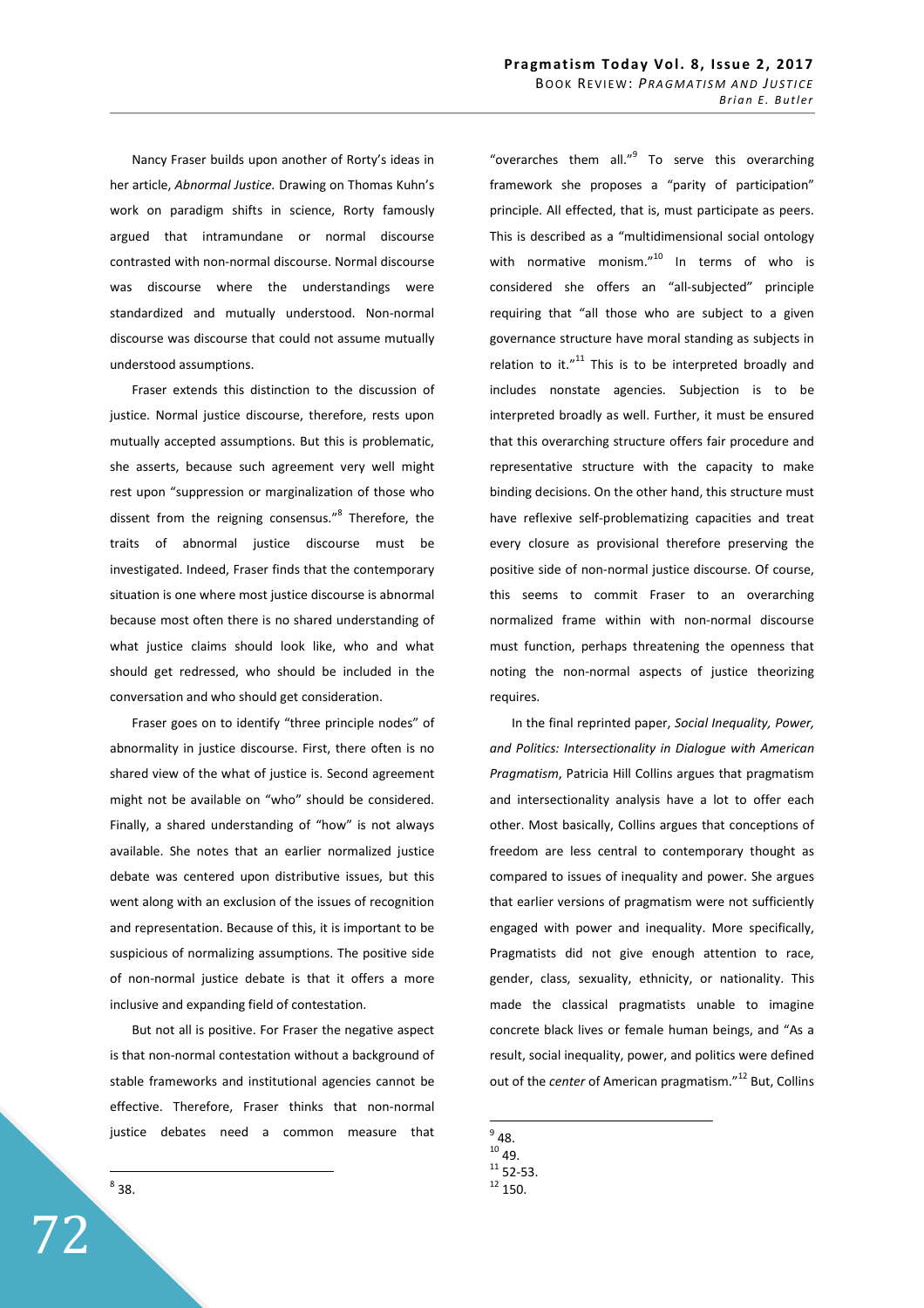admits, of course individual pragmatists became important in these areas. Further, for her pragmatism overly emphasizes rationality to the detriment of emotion. Her conclusion as to pragmatism's weaknesses; "In essence, the discourse lacked a self-reflexivity on its own universalistic assumptions."<sup>13</sup>

Importantly, Collins does admit that this analysis of pragmatism's weaknesses may be unfair, as I would argue her picture of emotion and reason in pragmatism is, but properly argues that much more important is the constructive project of utilizing pragmatism in support of intersectionality analysis. According to her, pragmatism offers intersectionality a helpful and demanding analysis of community and the socially situated and constructed self. This thick conception of self and community to can be used as a "template" to understand power relations. In addition, pragmatist analysis is aware of the importance and centrality of symbolism's function in the creation of community. Indeed, for Collins the notion of community itself functions as a powerful and flexible symbol that can combine appeal to emotions, values, and action. Community is therefore always in the physical and symbolic making. Indeed, as also noted by Putnam, Collins emphasizes that community and participatory democracy are "always bundled together."<sup>14</sup> Further, Collins offers that pragmatism's robust concept of experience can help intersectionality analysis and help highlight the connections between social structure and the various knowledges of communities.

## **Challenges and Responses**

It is informative to treat the articles newly published in the *Pragmatism and Justice* anthology as responding to the reprinted articles outlined above. For example, in *A Pragmatist Account of Legitimacy and Authority: Holmes, Ramsey, and the Moral Force of Law,* Cheryl Misak

 $\overline{a}$ 

follows up and elaborates upon the themes that Ruth Anna Putnam wrote about – law and pragmatism. Misak rightly notes that the common law has much in common with the theory of inquiry offered by Wittgenstein, Dewey and Frank Ramsey. And David Rondel, in *William Janes on Justice and the Sacredness of Individuality,*  furthers the turn to William James seen in Hilary Putnam when the need is to emphasize the importance of the specific individual. Rondel links James's radical subjective inwardness and "cosmic egalitarianism" with democratic individuality.<sup>15</sup> Rondel also notes, though, that this Jamesian aversion to bigness renders social structures, negative or positive, somewhat invisible thus giving a somewhat mirror-image analysis to that offered by Hilary Putnam.

Robert Talisse's Chapter, *Pragmatism, Democracy, and the Need for a Theory of Justice,* can be read as a counterpoint to Manicas's analysis of Dewey's take on justice theory. Talisse agrees with Manicas that it is surprising that there is not more justice theory from the earlier pragmatists. But he disagrees on the import of this lack. For Talisse, Dewey was good at analyzing democracy as intelligence in Putnam's sense of epistemological justification. But for him the lack of justice talk is why "Dewey takes no account of the ways in which socially and economically entrenched forms of exclusion, marginalization, and homogenization block access to membership in publics; similarly, he provides no analysis of the social mechanisms that would be required in order to assure citizens of the kind of equality necessary to make democratic participation effective. And, further, he gives no analysis of the multiple ways in which material disadvantages are causally connected to democratic deficits."<sup>16</sup>

According to Talisse these all are ultimately issues of justice. The epistemic view of democracy needs therefore, he claims, a concept of justice to enable an understanding of the necessary aspects constitutive of

 $^{13}$  150.

 $14$  153.

 $^{15}$  310, 313. <sup>16</sup> 283.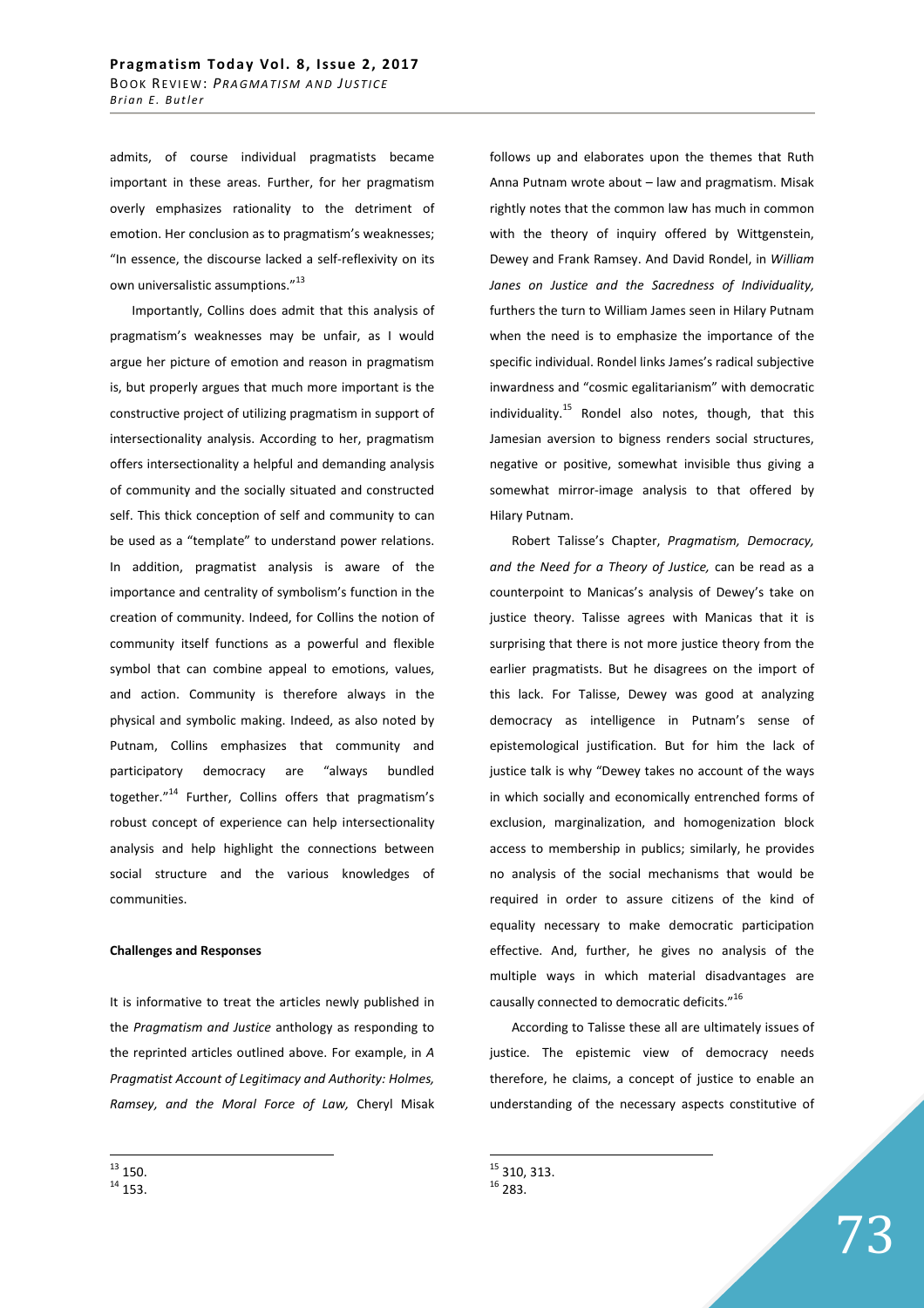democracy. Indeed, "it is the role of a theory of justice to examine how the material and social resources of society must be apportioned if democracy, here understood as shared social inquiry, is to commence."<sup>17</sup> Dewey, that is, needs a theory of justice to be able to understand the necessities of democracy without which his theory is fatally incomplete. Talisse offers his own conception – "democratic egalitarianism" - where citizens are treated as equal participants and stakeholders, as a conception of justice that would properly inform Dewey's democratic theory. Talisse is explicit in his claim that a just democratic society requires a basic structuralist answer. That is, certain specific and identifiable agencies of government such as courts, education, etc., are required in any just democracy. Furthermore, if democracy is justified epistemologically, he concludes that its scope must be cosmopolitan. But this renders quite explicit the problem of the need for shared experience versus the Deweyan emphasis upon the uniqueness of local experience.

 But here Talisse ignores important points made by Manicas. Further, he overstates his own claims and conclusions. In terms of the analysis Manicas offers, Talisse ignores the fact that for Dewey the aim was to develop a working program, not to develop a concept of justice. Dewey thought theorizing justice rather than developing democratic tools of analysis was to make the mistake of thinking that theory aims at a concept of justice that then just gets applied to various issues. To the contrary, a working program develops content through actual concrete experience, inquiry and experiment. Here the philosopher has no special expertise –therefore the only way to pursue justice is through the practice of democratic inquiry. Furthermore, Talisse argues that democracy to be legitimate must be evaluated through the lens of justice which he claims he shows is necessarily required. To the contrary, if the epistemic justification of democracy is correct, it is just not the case that Dewey cannot critique material

 $^{17}$  285.

 $\overline{a}$ 

74

disparities or account for the ways in which social and economic exclusion, marginalization, and homogenization block access to membership in publics. In fact, thick democratic practice requires proper critique of these forms of epistemic blockage, just as scientific practice would require proper openness and sustaining conditions to be properly practices. Ultimately, it is not clear what work adding the word "justice" to the mix really adds. And, of course, it might - if too normalized help exclude inquiry in to further necessities for full democratic society.

Indeed, the articles by Jose Medina and Paul C. Taylor go a long way in showing how pragmatism can be understood to react to just such inequalities and structural experiments without invoking anything near a thick theory of justice. In, *Pragmatism, Racial Injustice, and Epistemic Insurrection: Toward an Insurrectionist Pragmatism,* Jose Medina argues that to be considered legitimate, pragmatism needs to face the tragedy of injustice and satisfy the need for insurrectionist potential. Therefore, the question becomes how to justify insurrectionist action in light of the pragmatist requirements of experimentalism and meliorism. If it is the case that pragmatism needs insurrectionist ability to handle United States racism and white supremacy, can it provide the necessary tools? Medina argues that bringing together Dewey, Jane Addams, Alain Locke, and Maria Stewart, especially Stewart's concept of full personhood and human flourishing, pragmatism does indeed carry insurrectionist potential.

Medina, once again, asks how the standard pragmatist meliorism and demand for evidence of effectiveness or duty can be compatible with insurrection in the face of grave exploitation or abuse. Would not an obsession with prediction and control get in the way of uncertain acts in service of an unknown future? He claims, quite plausibly, that "*the epistemic requirement of predictability and controllability must be given up in situations of radical exclusion and oppression*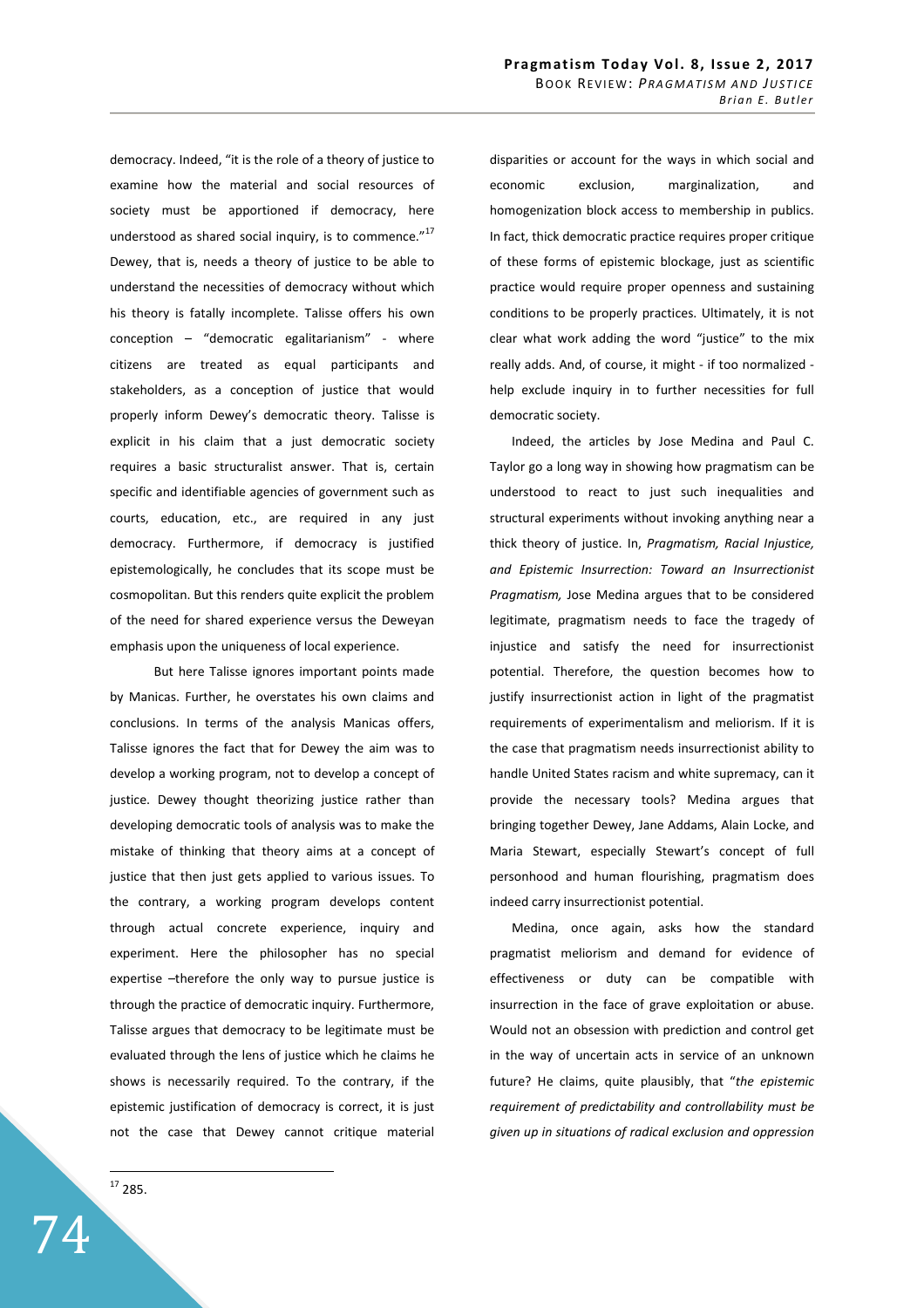*that call for insurrectionary actions and practices*."<sup>18</sup> Required are reasons that allow for "insurrectionary action." But, of course, one only has to think of William James and his will to believe to show that pragmatism has the ability to offer such tools. As Medina states, concrete lived experience and a commitment to human flourishing are sufficient sources of motivation when faced with injustice. While one might argue with the soundness of such statements as, "the more radical the injustice in question, the more radical the response needed."<sup>19</sup> Certainly rephrased as, "the more radical the injustice the more urgent the effective response" is warranted. And clearly one proper response is his epistemic resistance defined as the "epistemic selfempowerment of oppressed subjects and groups."<sup>20</sup>

Paul Taylor's "friendly amendment" of Medina's theory adds another tool to the pragmatist quest for democratic society. $^{21}$  He argues that in addition to Medina's epistemic resistance the aesthetic can serve as an effective tool of resistance. He notes that Dewey's *Art as Experience* properly and importantly highlights the "ubiquity of the aesthetic." Therefore, it is important to realize the areas of aesthetic practice that are habitual and that can be intervened on with "counterhabituation." Taylor gives as an example black aesthetics, which he describes as a pluralist area where aesthetic creation has been expressly utilized to develop tools of resistance. If, he concludes, "social life and aesthetic experience are reciprocally constitutive" then story and other aspects of the aesthetic become areas of powerful possibility.<sup>22</sup>

Gregory Fernando Pappas expands upon Taylor's point in that he highlights the radical experiential resources that pragmatist thought makes available to problems of injustice. $^{23}$  For instance, he critiques

 $20$  207.

 $22$  224.

<sup>23</sup> *Empirical Approaches to Problems of Injustice:* 

Elizabeth Anderson's theory because she overly focuses upon the evidence available from the social sciences. It is not that this does not count as evidence. Rather, the evidentiary resources go well beyond social science. For instance, he notes the way Jane Addams gained experience because she "put herself in to the world." Pappas argues that a broadly mixed-methods research agenda avoids the vice of allowing theory to become a blinder. And, as with Taylor, the realm of evidence and action goes well beyond the epistemological. Further, Pappas finds it essential to emphasize that Dewey always started with a specific problematic situation where a concrete problem of injustice is identified. He analogizes this to the clinical situation of doctor with patient. This, he argues, parallels the radical singularity of each instance of injustice. As well as the provisional aspect of any diagnoses.

This emphasis upon radical singularity is challenged in Matthew Festenstein's *Ideal and Actual in Dewey's Political Theory*. Rather than focus upon the radical singularity of the problematic situation, Festenstein focuses upon the question of where the ideal fits in to Dewey's theory of inquiry. He claims that therein, the ideal is best conceived of as a tendency viewed as completed and perfected. The role of ideals in inquiry is not as an abstract goal separate from means. Rather, they must have effective role in thinking. With Pappas he accepts the "methodological priority of injustice" and of the aim of local improvements rather than perfect justice. But, he argues that pragmatism is not as particularist as Pappas because "Generalization is ineliminable" and there is the requirement of ideality. $^{24}$ This is because the quest for a more just world is an activity rooted in problems, but the problems are seen in terms of more general goals. Ideals are, when properly understood, tools helpful in this quest. As Festenstein puts it, "ideality is not dispensable but a feature of a

 $\overline{a}$  $18$  206.

 $19$  207.

<sup>21</sup> *An Aesthetics of Resistance: Deweyan Experimentalism and Epistemic Injustice*

*Elizabeth Anderson and the Pragmatists*  $24$  110.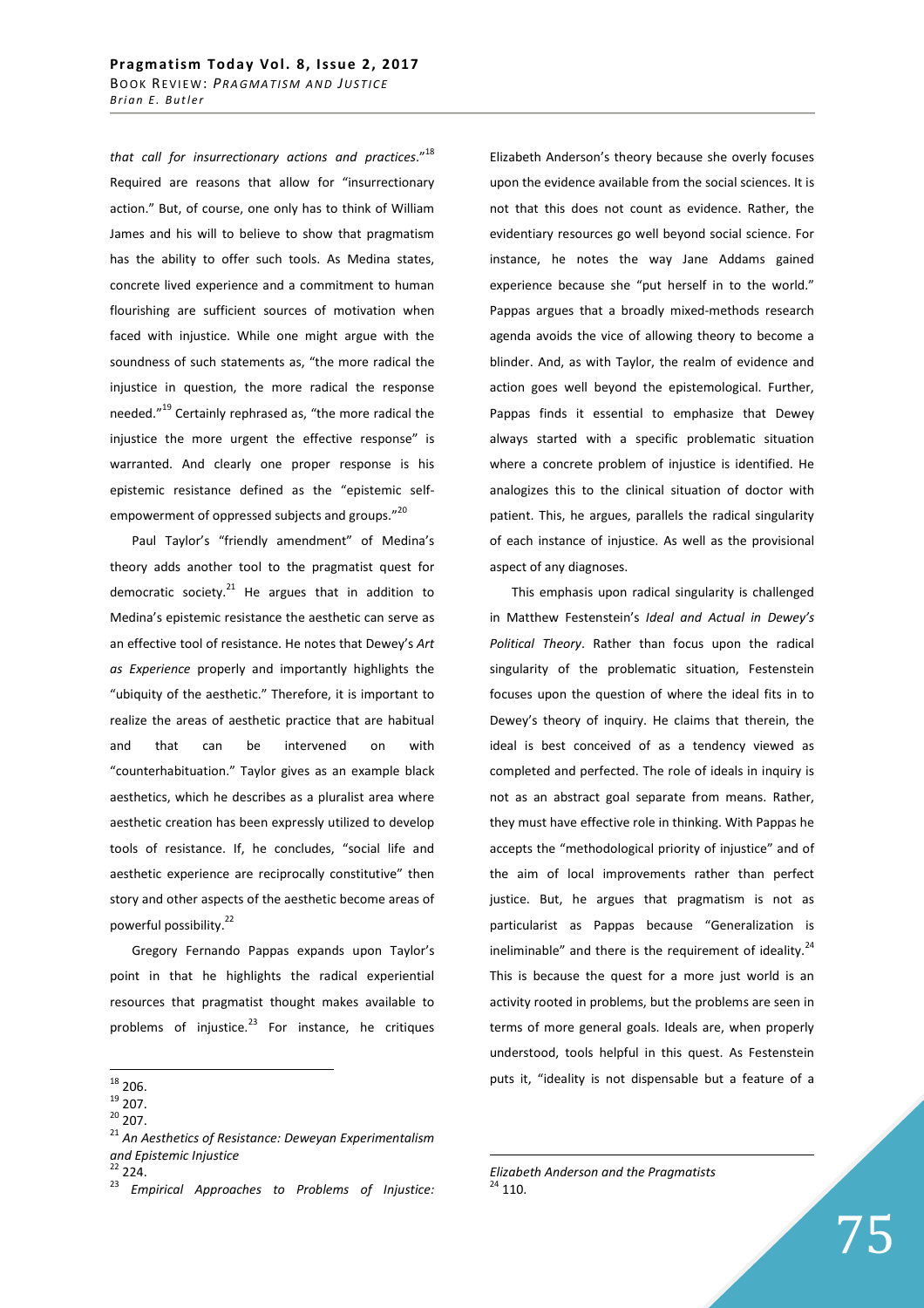reflective response to a problem. $v^{25}$  As such, ideals should be judged in terms of their fruitfulness to generate analysis and construction. Take, for instance, Dewey's ideal of democracy. Democracy is offered as the ideal of community life. But this concept is not utopian, and not just an a priori regulative assumption, but rather "a heuristic formed in nonideal circumstances which suggest possibilities for action and for how our values may relate to one another."<sup>26</sup>

Christopher Voparil's chapter, *Pragmatism's Contribution to Nonideal Theorizing: Fraser, Addams, and Rorty,* expands upon Fraser's investigation of nonnormal justice theory. While he agrees with her overall highlighting of the seemingly ubiquitous non-normal aspects of justice, he argues that "Fraser's prioritizing of conceptual clarity risks granting temporal priority to theorizing (abnormal) justice at the expense of addressing current injustices. $n^{27}$  That is, it seeks conceptual clarity over the project of understanding and solving pressing and concrete problems of injustice. Voparil argues for a turn towards the work of Jane Addams and that "creating a democratic moral community attainable only through sympathetic knowledge and mutual understanding" is needed to remedy injustice.<sup>28</sup>

Many other chapters are written in the spirit of Collins, that is, either pointing out areas that were not covered sufficiently in the writings of the classical pragmatists or with the intent of showing how pragmatism can help contemporary justice centered projects. This is quite proper for pragmatist theory to do and these chapters offer some of the most interesting and challenging aspects of the anthology.

For example, in *Realism, Pragmatism, and Critical Social Epistemology,* Susan Dieleman investigates whether social epistemology needs a realist foundation. This is thought important because any such

 $2766$ .

76

epistemological tool seemingly must diagnose the lack of correspondence to the real and make the injustice concrete. Her chosen example is the theory of Charles Mill and the epistemology of ignorance. Mill, she argues, shows a fear of postmodernism because he requires that there must be a way to see rightly or wrongly and postmodern thought seems to eliminate this possibility. Indeed, what would a claim of structural ignorance consist of if not founded on a distinction between true and false? Dieleman claims, contrary to the purported need for realism, that pragmatism works just as well. First, she claims that we must follow Rorty and realize that there is no independent test for accuracy. Once this limitation is accepted, instead of looking for a real that transcends perspective, we must use changes in vocabulary and pragmatist tools to reconstruct justice. Rortian resdescription is "a pragmatist account of social progress-and by extension, of justice" and "provides us with a nonrealist framework in which to theorize and practice critical social epistemology."<sup>29</sup> Pragmatist tools, as emphasized by multiple authors, also allows the use of various types of evidence – such as the testimonial and hermeneutical. Dieleman shows, briefly, how this broader set of tools has worked in the trans community. Ultimately, she argues that the tools of redescription and redefinition are more helpful than realist assumptions because contingency must be embraced and new possibilities must be constructed.

V. Denise James offers an important analysis of pragmatisms's ability to be radical*. <sup>30</sup>* She argues that putting Dewey and Du Bois together helps to find some often unnoticed radicalism in pragmatic philosophy. James further argues that Dewey's lack of racial frame creates a significant lack in his analysis of freedom and justice. Therefore. Du Bois's analysis of oppression and need for change is an essential corrective. Reading Dewey and Du Bois together, it is claimed, shows that the distinction between freedom and justice cannot be

 $\overline{a}$  $^{25}$  103.

<sup>26</sup> 108.

<sup>28</sup> 72.

 $^{29}$  137.

<sup>30</sup> *Pragmatism and Radical Social Justice: Dewey, Du Bois, and Davis*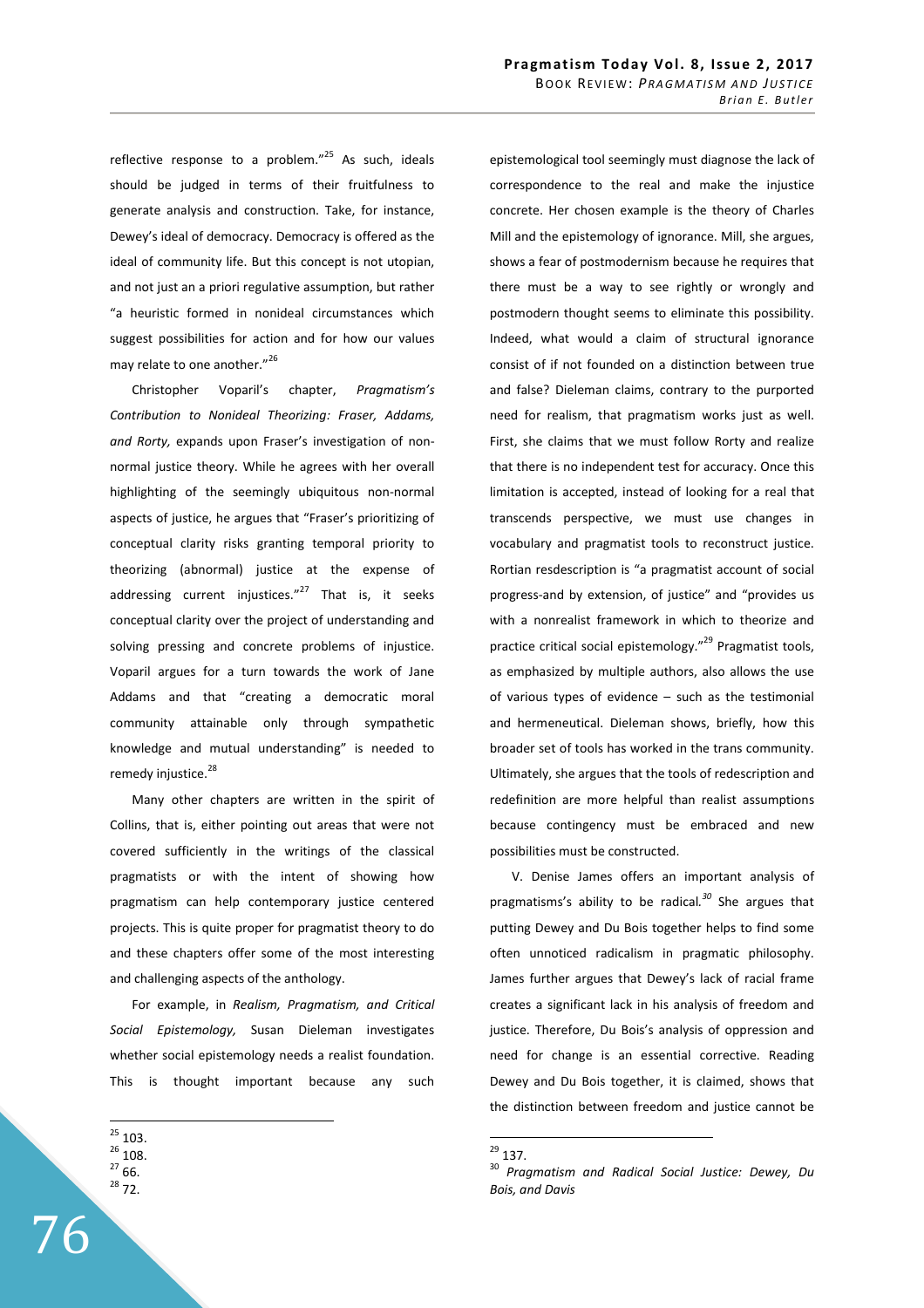sustained – that freedom and justice are intertwined in a messy and inseparable complex. James then adds Angela Davis's thought to the mix to create a properly radical pragmatist notion of justice and social change.

A distinction is made by James between radicalism and revolutionary thought. Revolutionary thought requires both willingness to risk life and limb (as does radical thought) but also a "conviction that the whole of society needed to be made anew, at once. $^{\prime\prime}$ <sup>31</sup> This the pragmatists see as a form of absolutism. But, James continues, Dewey's conception of social justice was too abstract, too attached to freedom rather than justice, was all too white. Even so, James concludes that we should keep his inclusive view of democracy and his radical democratic commitment, but more concrete descriptions of the conditions necessary for their realization must be offered.

Indeed, James claims that because for Dewey freedom was seen as distinct from justice, "Dewey subscribes to a notion of freedom that is fraught with historical and experiential problems."<sup>32</sup> Here James seems absolutely correct. James is on dubious grounds, though, when she goes on to claim that is because, "Dewey…often treated effective or negative freedom as a priority without due consideration of his own subject position."<sup>33</sup> This seems patently false, if anything Dewey was clear on the substantial positive requirements for freedom, even if mistaken on specifics. But it is surely correct that Deweyan social theory can greatly benefit from a "black radical corrective." The theory of Du Bois can indeed bring together in much more concrete terms issues of justice and emancipation as well as the radical importance of group-based social justice claims. James also combines Dewey's theory with Davis's. Both see the aims of freedom as constructed through poetic knowledge. But, "Where Davis differs from Dewey, at least in emphasis, is in her insistence that freedom is a collective enterprise that requires we constantly attend

 $\overline{a}$ 

to history. $134$  This seems correct as long as we argue more specifically that Dewey was insufficiently inclusive of the history of groups. Certainly, Dewey knew we needed to attend to history, but the invisibility of historically important groups (in his theory if not his actions) is a notable and troubling feature of his work, and one that requires rectification in current pragmatist thought.

In *Contesting Injustice: Why Pragmatist Political Thought Needs Du Bois,* Colin Koopman asks whether or not pragmatism can motivate when "shining ideals" are needed. Koopman focuses upon the "challenge to contestation." That is, can pragmatism motivate contestation in the face of injustice? Koopman thinks that in Dewey's case the answer is maybe not. But, importantly, Dewey's thought is not the only resource. Therefore, a turn to Du Bois and William James is helpful. From James, Koopman takes the emphasis upon the clinical case rather than conceptual application. He argues that James's thought offers a "double-barreled pragmatism." One aspect of his ethics is just like physical science, but the other acknowledges victory and defeat as well as social struggle. James, he argues, faced the sometimes tragic aspect of social conflict whereas Dewey tried to avoid conflict. Indeed, Koopman finds important, "James' attentiveness to the butchering involved in moral and political contestation."<sup>35</sup> For Koopman this aligns with "Du Bois's patient acknowledgement of strife as constitutive of the political."<sup>36</sup> Also important is Du Bois's emphasis upon the importance of discontent and struggle combined with a lack of moralistic tone. This is because, "contestation must become cunning, strategic, and politicizing in intent."<sup>37</sup> Importantly in light of the critique of Dewey's social theory as too abstract, Koopman notes that Du Bois offers a theory that analyzes six different forms of social interaction;

 $31$  164.

 $32$  167.

<sup>33</sup> 168.

 $34$  174.

 $35$  183.

<sup>36</sup> 183.

<sup>37</sup> 183-184.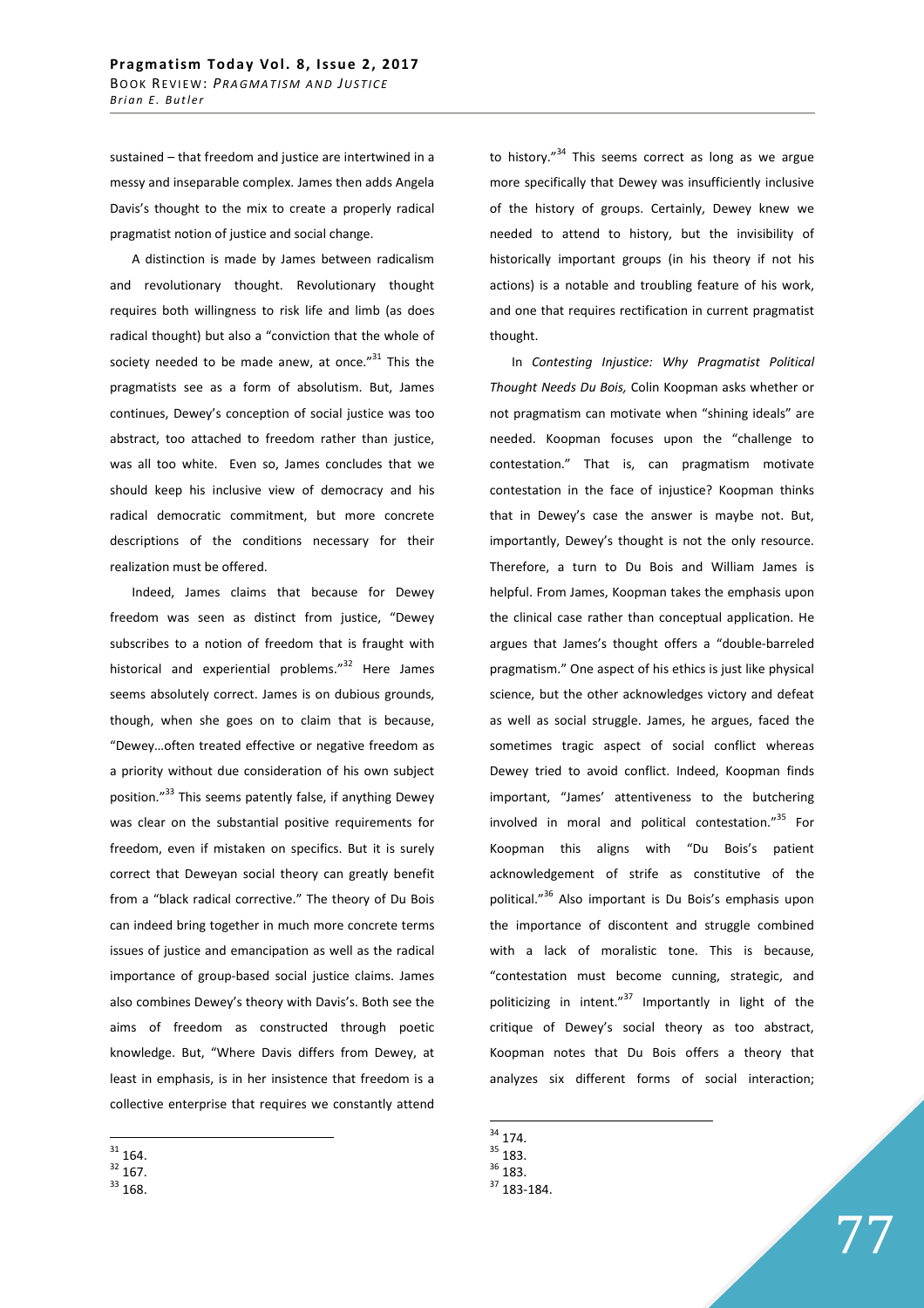"physical proximity, economic relations, political relations, intellectual contact, social contact, and religious enterprise. $n^{38}$  Under this type of pragmatic social thought, instead of an overly harmonious picture of social progress, democratic contestation and "contestatory pragmatism" is emphasized. Tragic strife and tools necessary for "sustaining contestation midst perilous conflict" are also emphasized.<sup>39</sup> Indeed, as opposed to Dewey, for Koopman, Du Bois understands that progress is "necessarily ugly."

Of course, it is possible that the "shining ideals" or even the tools for contestation chosen might be ineffective or even detrimental. Or, as Ruth Anna Putnam noted, they might have been very serviceable in one context and now have become obsolete or impediments. Shannon Sullivan, in *Setting Aside Hope: A Pragmatist Approach to Racial Justice,* argues for the need to look for strategies "beyond liberal faith in civil rights and white people's good intentions to cooperate with racial change."<sup>40</sup> She argues that fixation on "hope" as that faith in civil rights has got in the way of the necessary task of expanding the number and types of tools available. Indeed, according to her analysis, in contemporary culture black hope is a type of cruel and dysfunctional optimism. To support this, Sullivan uses some results of social science as evidence that hope as defined is actually physically harmful to black people. Instead of following Cornel West and believing that the right thing will happen in the end, she argues that it would be better to realize with Derrick Bell that is contemporary society racism is permanent and indestructible. Hope is, therefore, a farce, indeed a political fantasy. As she puts it succinctly, what is needed is coping rather than hoping skills.

 $38$  184. <sup>39</sup> 187. <sup>40</sup> 231.

 $\overline{a}$ 

78

## **Conclusion**

*Pragmatism and Justice* is a challenging anthology on many levels. As can be seen by the overview above, the anthology is wide-ranging and somewhat idiosyncratic. The relationship between pragmatism and justice needs systematic treatment and Dieleman, Rondel, and Voparil's efforts certainly have made a stride towards a better understanding of the tools pragmatism offers for issues of justice, or perhaps better, injustice. The articles are ultimately somewhat uneven, with many offering what I would consider somewhat confused pictures of the theories they are critiquing. For instance, I do not think Shannon Sullivan's description of Cornel West's hope is accurate. Portraying him as having certainty that "the right thing will happen in the end" seems to ignore the explicit aspect of human tragedy that West accepts. But this is a somewhat trivial criticism of her important point that the specific hope seen in civil rights discourse might have its own avoidable limitations and that greater tools must be developed for progress in race relations in the United States to happen. More problematic are incomplete portrayals of pragmatism's tools and tenants such as treating Dewey's theory as allowing negative views of rights or as frustrating urgent reform. Also strange is the relative lack of responses to the Rawls, et al, theory of justice industry. While I think it is true that pragmatism offers a salutary alternative to the Rawlsian tradition of conceptual theories of justice, emphasizing the identification of particular injustices and experimental and constructive melioristic responses to concrete experience, the relative invisibility of other philosophical responses to the issue of justice is somewhat troubling none the less. The justice industry in philosophy is long and wide – surely some of the tools it offers could be put to good use in pragmatist philosophy.

More important, though, are the positive aspects of the anthology. *Pragmatism and Justice* offers three helpful sets of writings. First there are the reprinted articles that help construct a basic set of pragmatist